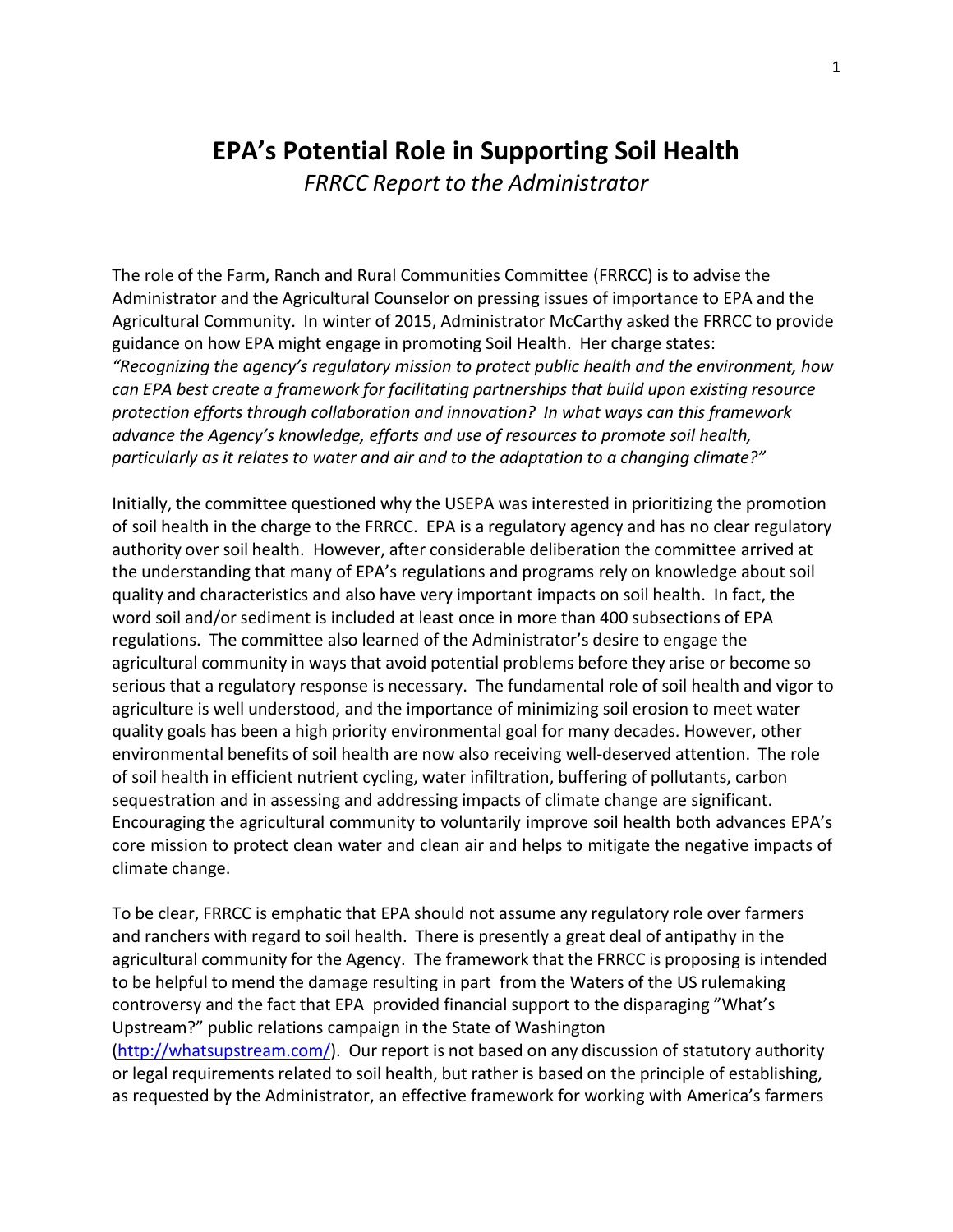to protect and sustain our nation's soils. To establish productive partnerships, collaborations and innovations, that in themselves are sustainable in the long haul, EPA will need to constructively engage with farmers and with key government and other external partners that collaborate with America's farmers. Farmers are concerned about aggressive extension of regulatory authority, so it is important for the Agency to dispel perceptions of a regulatory intention as it provides key information important for soil health to the agricultural community and those working with them. It would be helpful for EPA, while not diminishing its interest, to acknowledge that the primary role in improving soil health resides within the US Department of Agriculture (USDA). A high level memorandum of understanding between government agencies to clarify roles and align resources would provide a positive and reassuring message to the nation's farmers. The current White House Call to Action to protect America's Soils by the Office of Science and Technology policy could be an appropriate venue to develop and implement a long term strategy on soil health.

The FRRCC urges USEPA to seize the opportunity to use the dialogue regarding soils as a means to foster a more balanced engagement with agriculture that can be used as a template for future activities. EPA can help the agricultural community better understand the role its regulations, programs and educational initiatives have on soil and soil health. A transformation in how EPA relates to and engages with agriculture can change the dialogue for the better, leading to a new level of collaboration and partnerships that will ultimately result in more sustainable environmental protection. A recent EPA program, *The Nutrient Recycling Challenge*, [\(www.nutrientrecyclingchallenge.org\)](http://www.nutrientrecyclingchallenge.org/) 1 is a good example of a direction that the committee would like to see EPA take when dealing with agricultural clients. Programs that emphasize collaboration and partnerships will serve to enhance willing participation and create a sense of ownership by producers, ultimately proving to be self-sustaining.

## *EPA should not regulate how soil health is managed*  $\bullet$   $\bullet$   $\bullet$

Nevertheless, it should promote soil health.

This action can both advance its mission and help transform the Agency's engagement with agriculture. Moving forward, the Agency needs to encourage the participation of farmers, ranchers and producers in the sustained delivery of essential environmental services.

Only through a new paradigm of collaboration and partnership can it hope to achieve clean water, clean air and resilience to climate change without imperiling an industry that can deliver those services while feeding our country and much of the world.

<sup>&</sup>lt;sup>1</sup> The Nutrient Recycling Challenge was a competition for technologies to recycle nutrients from livestock manure. EPA received 75 concept papers, and awarded a total of \$30,000 in cash prizesto the top ten submissions(four "Winners" and six "Honorable Mentions"). 34 submissions will proceed to Phase II.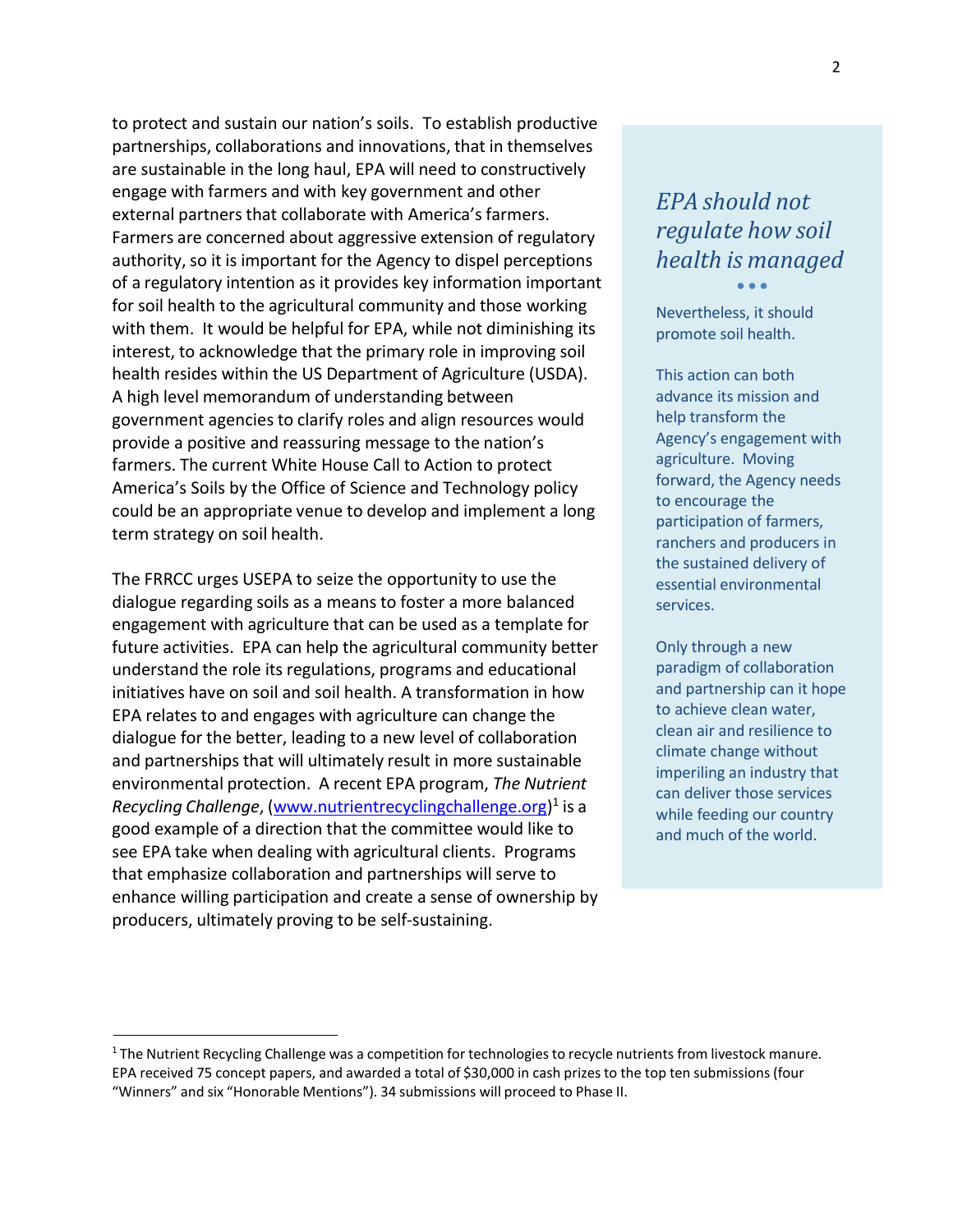Additional examples of the kind of framework that can help both EPA and America's producers achieve an enhanced relationship are the Michigan Agriculture Environmental Assurance Program (MAEAP)<sup>2</sup> and the California Dairy Quality Assurance Program (CDQAP)<sup>3</sup>. Both of these programs should include full involvement and interaction by EPA's Regional offices and can also serve as models for future EPA activities. In fact, Region 9 provided startup funding to develop the initial CDQAP.

Successful engagement between the Agency and agriculture on soil health should include the recognition of on-going activities, local conditions, economic considerations and the need for more research.

Soil health and vigor are very much on the minds of America's farmers. More and more farmers are implementing management practices to keep soils covered and support their health. Nationwide, farmers are employing organic matter retention, cover crops, diversified rotations, erosion control and other measures to enhance soils. The farm equipment industry is also responding with new and improved models of equipment. In short, agriculturists care about their soils and are acting within their economic boundaries and production certainty to protect soils. EPA should recognize producersfor pro-active and ongoing actions.

All agriculture is local and America's farmers and ranchers must respond to unique local conditions. Equally, the most effective and successful partnerships are also local. Partnership activities by EPA need to recognize and address local conditions and factor in any significant or unique barriers to adoption. An overall umbrella of support from EPA at the national level will help set the necessary cooperative tone for the Regional offices.

Every discussion of soil health must also address economic considerations. While the benefits of conservation farming are well researched from a physical standpoint, there are real costs

<sup>&</sup>lt;sup>2</sup> This comprehensive, voluntary, proactive program is designed to reduce farmers' legal and environmental risks through a three-phase process: 1) education; 2) farm-specific risk assessment and practice implementation; and 3) on-farm verification that ensure the farmer has implemented environmentally sound practices. The program's four systems - [Farmstead](http://www.maeap.org/get_verified/farmstead_system/) , Cropping, [Livestock](http://www.maeap.org/get_verified/livestock_system/) and the newly developed Forest, Wetlands and Habitats System each examine different aspects of the farm. After becoming MAEAP verified, a farm can display a [MAEAP](http://www.maeap.org/get_verified/verification_pays/) sign signifying that MAEAP partners recognize the farm is environmentally assured. <http://www.maeap.org/>

<sup>&</sup>lt;sup>3</sup> The California Dairy Quality Assurance Program (CDQAP) is a collaborative partnership between the dairy industry, government agencies and academia to promote the health of consumers, the health of the environment and the health and welfare of dairy animals. The CDQAP provides educational workshops and assistance focusing on the components of public health (farm security and food safety), animal care and environmental stewardship. It also providesthird-party certification in Environmental Stewardship through its on-farm evaluation/certification program. <http://cdrf.org/home/checkoff-investments/cdqap/>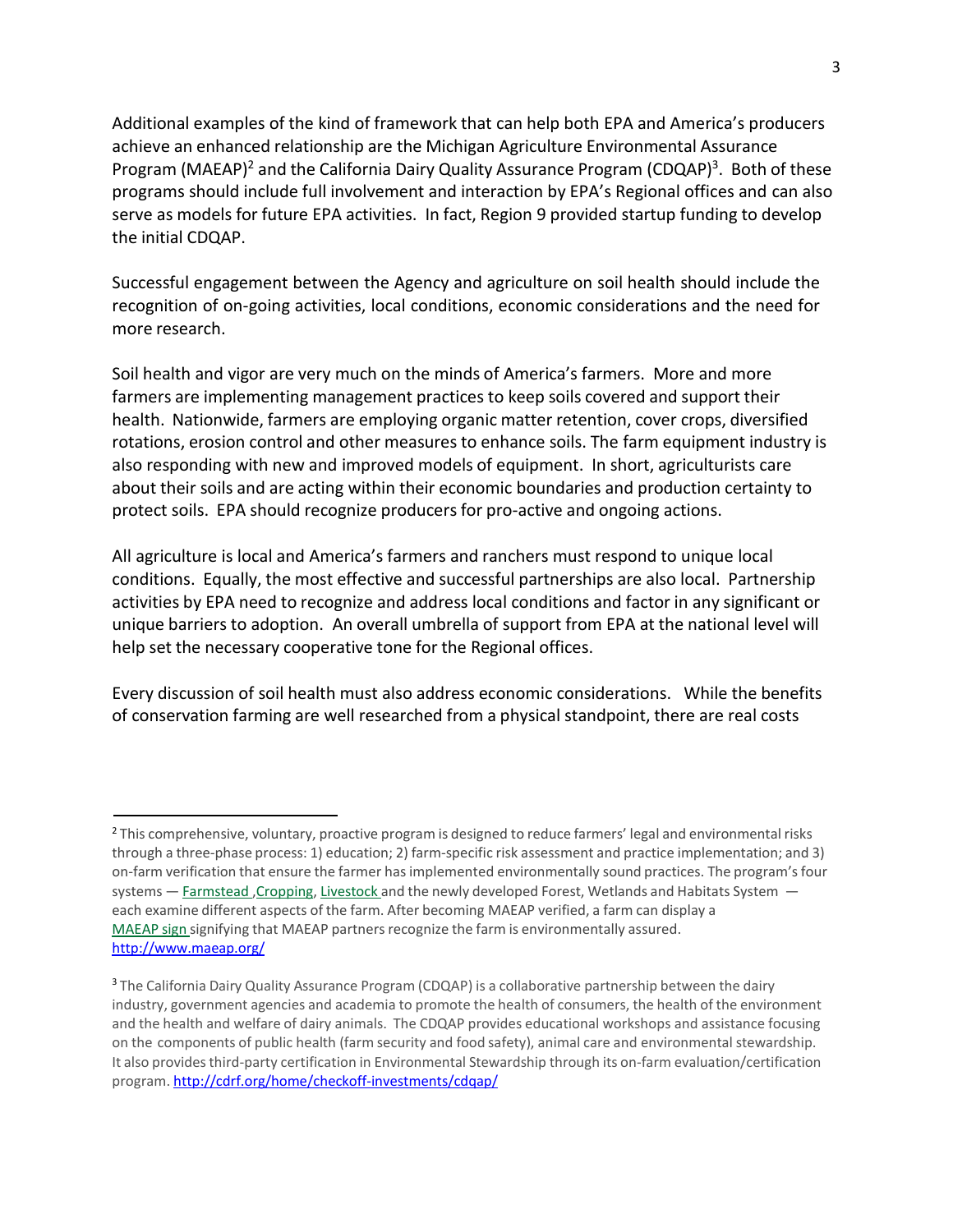associated with instituting changes<sup>4</sup>. Additionally, scientific research quantifying social and environmental benefits is inadequate. Economic considerations, especially cost/benefit relationships, also need additional focus. (The EPA guidelines for economic analyses published in 2010 and amended recently mentions the word soil or sediment in just a few places and we suggest that additional guidance to develop a benefits analyses on soil health is important). Many studies have been done on-farm and on site-specific areas to improve the technical and physical parameters of soil health and to correlate soil improvements to yield, moisture, erosion and related factors but fewer analyses have been completed to assess the economic benefits to the farm's bottom line. Moreover, it has proven difficult to capture off-farm social benefits in ways that are scientifically replicable. EPA, then, may want to consider providing research support to help address the economics of soil health. Until the benefits of soil health have been accurately monetized, even willing early adopters will be challenged to engage. Farmers will certainly continue to respond to non-economic motivations but economic factors remain the real driver for widespread adoption.

In summary, the context within which the FRRCC provides recommendations is fourfold:

- (1) EPA's engagement as a supporting partner in soil health is appropriate and the framework should be incentive-driven and non-regulatory
- (2) America's farmers care about their soils
- (3) Local considerations will govern practices
- (4) Uncertainty over how to effectively and profitably build soil health in every growing location can be significant challenges to adoption

In order to constructively engage with agriculture on soil health, EPA should expand its efforts in several areas. It should foster an agency-wide awareness of the impact that EPA regulations and programs have on soils and soil health. It should partner with USDA, the States, County and University extension and the agricultural community to support the expanded adoption of soil health practices in agriculture. And it should improve its outreach and engagement to agriculture.

## **Supporting Soil Health**

Soil health is defined as "the continued capacity of the soil to function as a vital living ecosystem that sustains plants, animals and humans." Soil is a living, dynamic system that acts as a mediator between agricultural production and the environment. Improved soils enhance nutrient cycling, increase water infiltration and availability, filter and buffer pollutants, provide physical stability and support and provide habitat for biodiversity. In 1993, the National Academy of Sciences published a 542 page report, *Soil and Water Quality: An Agenda for*

<sup>&</sup>lt;sup>4</sup> See recent EPA register notice (June 2016) on vegetative buffer strips stating the economic impact of developing portions of farm land for in-field buffer strips and not growing wheat or apples on that portion of the land can range from \$32 to \$2650 per acre. Moreover, the costs of establishing buffer stripsrange from \$160 to \$750 per acre dependent on the amount of soil preparation and type of crop to be planted. There are also ongoing costs of mowing and weed control applications which can range from \$40 to \$240/A. USDA-NRCS is an increasingly valuable source of information on the economics of improving soil quality and health.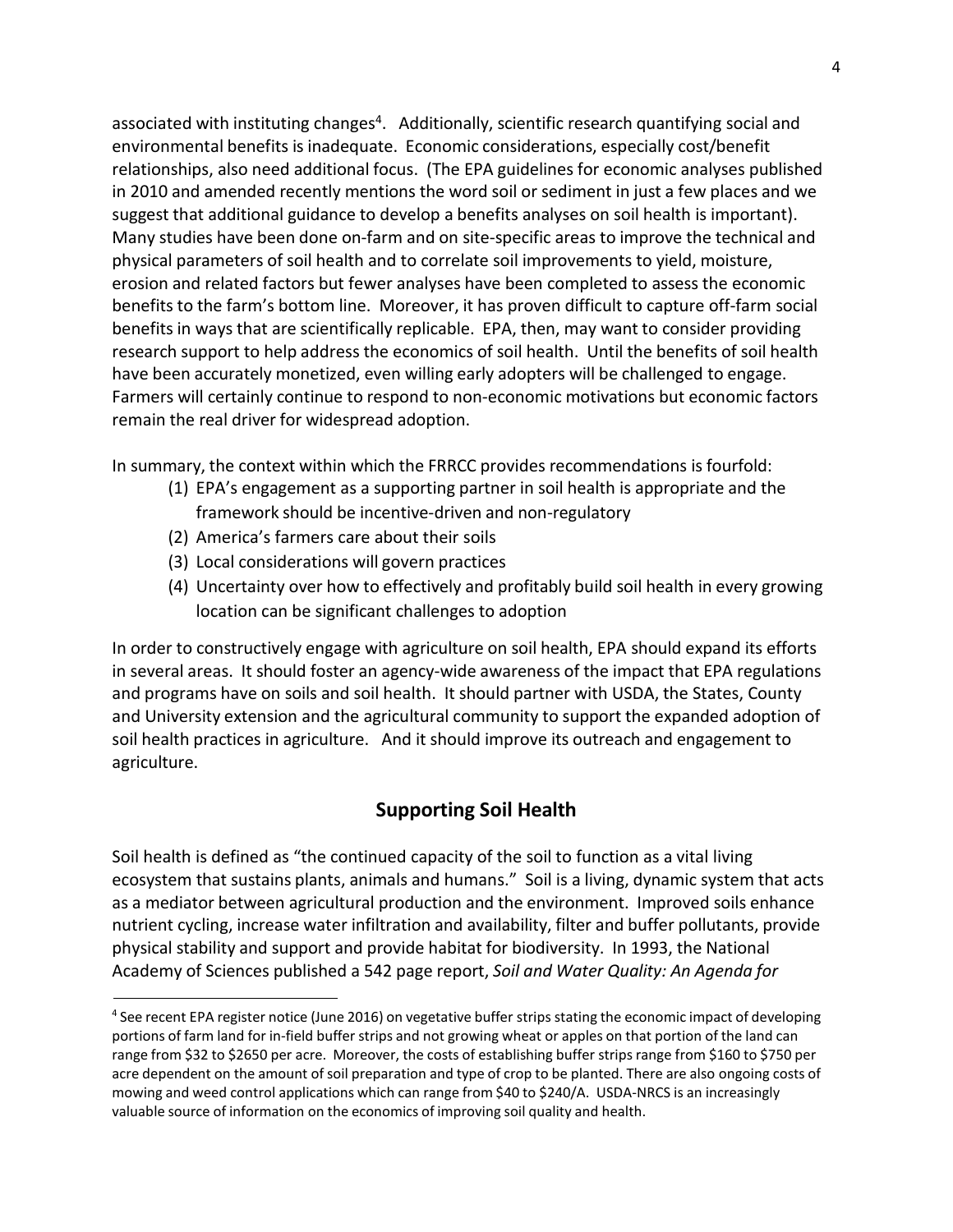*Agriculture*, that showed how soils and water quality are inherently linked. The report concludes that "Protecting soil quality, like protecting air and water quality, should be a fundamental goal of national environmental policy."

As farmers start to experience more droughts or intense rains, their interest in improving soils to make their farming systems more productive and resilient is growing. Most farmers can increase their soil organic matter in three to 10 years by keeping their soil covered, not disturbing it, incorporating as many different species of plants as practical and keeping living roots in the soil as long as possible. Recommended practices include conservation crop rotation, cover crops, tillage management (reduced till or no-till), enhanced nutrient management, mulching and integrated pest management. For many farmers, the moldboard plow that first broke the prairie sod has been relegated to yard art status. But elevating soil health as a key goal for all farming and ranching operations will take a coordinated and consistent approach from federal and state agencies.

## *Recommendations*

The Administrator plays a pivotal leadership role in influencing how people within the Agency value and apply our recommendations. They are offered as concrete steps that EPA can incorporate into its operations and programs to advance its basic mission . . . "protect human health and the environment -- air, water, and land".

#### **Goal**

The Committee suggests that EPA should engage with the agricultural community to voluntarily build and maintain Soil Health in productive and economically sustainable ways by pursuing the following strategies.

*1. Strategy: Defer to, support and seek the help of others whose primary missions are directly tied to Agriculture and advancing Soil Health.*

#### Activities

- Proactively engage USDA to identify opportunities where EPA could fill gaps with its resources and align its regulatory authorities where possible to remove barriers and facilitate the voluntary adoption of soil health building practices.
- Reach out to engage the broader agricultural community (e.g., Producers, Ag Industries, Land Grant Universities, Community Colleges and Conservation Districts) already involved in advancing Soil Health to identify opportunities to collaboratively support their initiatives.
- *2. Strategy: Develop a coordinated and consistent EPA approach to Soil Health outreach and engagement that helps to support awareness, increase knowledge and facilitate education across the Regions.*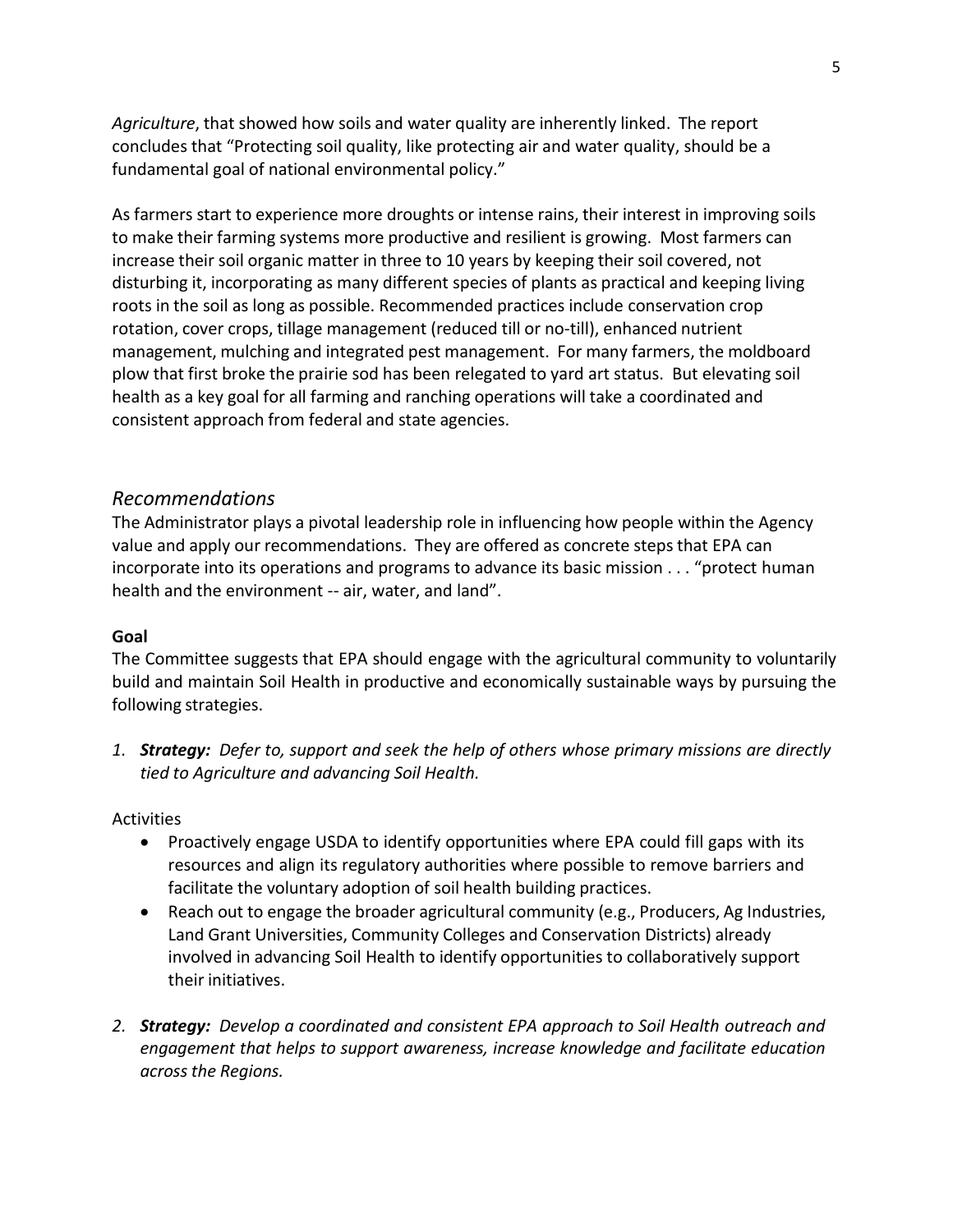#### Activities

- **•** Increase institutional awareness of Soil Health within existing EPA programs.
- Communicate the benefits of Soil Health practices internally and externally.
- Conduct an analysis of potential regulatory benefits and barriers in existing EPA programs and strive to reduce any adverse impacts on Soil Health efforts.
- Apply the Agency's convening capabilities to gather stakeholders around the topic of Soil Health.
- Establish cross-program teams to seek out opportunities to integrate advancement of Soil Health into other EPA programs.
- Determine and seek additional resources needed for EPA to effectively engage with other key contacts and collaborators with the Agricultural community in improving Soil Health.
- *3. Strategy: Support and provide funding for research into tools and models for farmers to use to measure benefits gained from Soil Health practice implementation*.

### Activities

- Continue to utilize novel ways to inspire creativity in development of new solutions (e.g., adapt the existing the Nutrient Recycling Challenge as a model for change).
- Develop a simplified methodology to quantify soil carbon improvement for the purpose of documenting carbon credits.
- Support practices and technologies that benefit soil health by more effectively managing resistant weeds, diseases and insects and invasive plants and pests.
- *4. Strategy: Exercise its influence in other venues where regulatory authority is clear to incentivize the adoption of Soil Health practices.*

## **Activities**

- Allow the use of "in lieu" fees or penalties that have been assessed to support Soil Health programs within watersheds or other areas targeted for improvement.
- Allow for Soil Health considerations in regulatory settlement agreements.
- Establish Soil Health as a framework within which 319 funds can be applied.
- Encourage states to incorporate Soil Health into State Nutrient Reduction Strategies as a key target to accomplish water quality goals.
- Elevate and prioritize review of new pesticide active ingredient and other technologies, and expanded uses for products under registration review for promising tools to help farmers control resistant weeds, diseases and insects and invasive plants and pests while protecting soil health.
- Recognize but do not mandate Soil Health practices as beneficial options in priority watersheds (e.g., when developing TMDLs and non-attainment plans).
- Encourage state and local agencies (e.g., public utilities) to contract with farmers, when appropriate, for the implementation of Soil Health practices as acceptable alternatives to the construction of brick and mortar projects.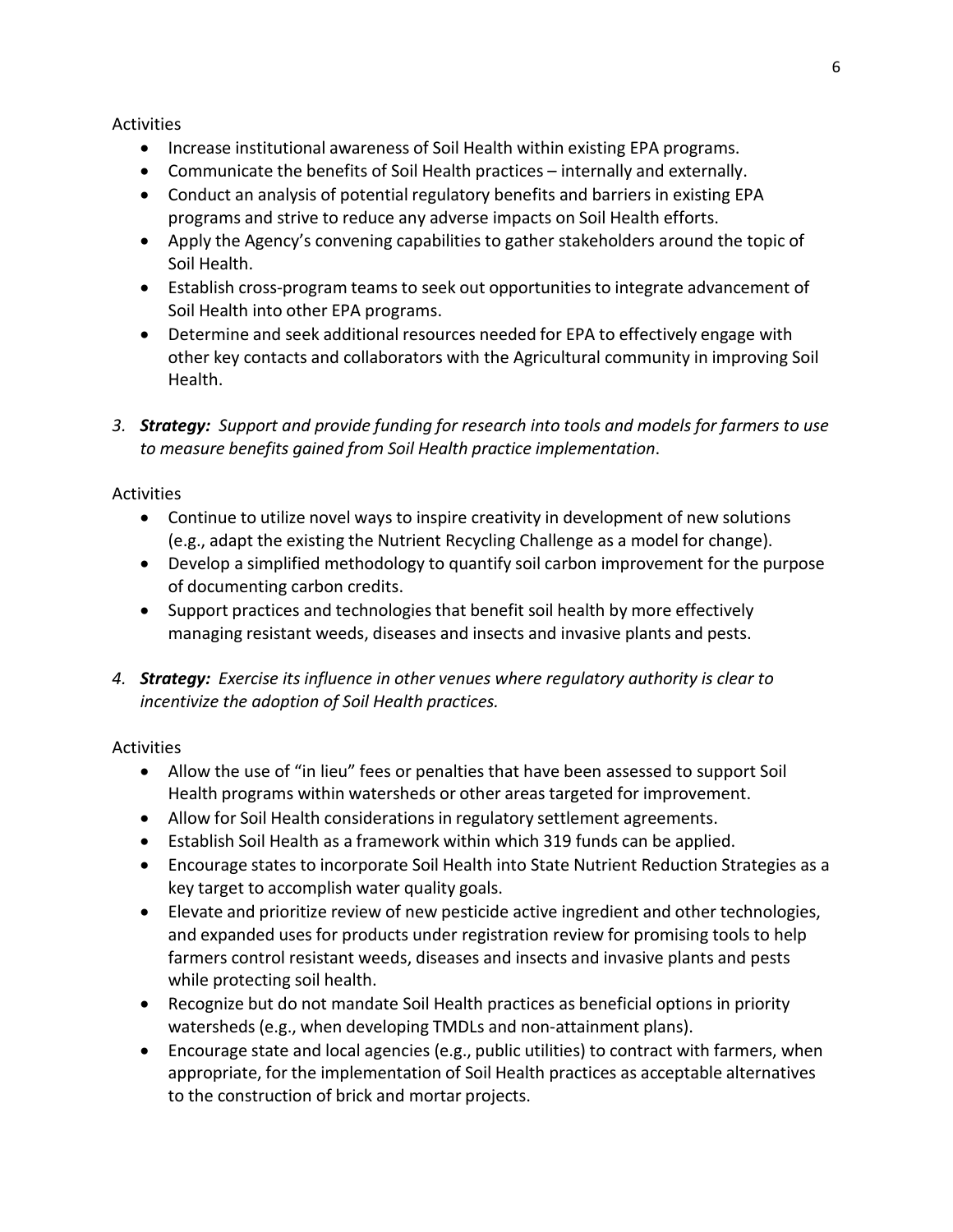- Quantify and incorporate the value of Soil Health for carbon sequestration into the Agency's climate change response including the development of market pathways for purchase and sale of carbon credits.
- *5. Strategy: EPA should review its regulations and programs and summarize key areas that impact soil health and include information on benefits and potential barriers to protecting soil health to incorporate into education opportunities and incorporate into Education and Outreach activities.*

## Activity

• Include soils and soil health as part of the prioritization process for the development of EPA's next strategic plan. EPA should prioritize research and methodologies that will increase an understanding of soils and soil health such as updating scientific modeling and technologies to include the best available data and technology advances. Examples include improving modeling of below ground soil pests, developing refinements of models to take into account bi-phasic degradation of chemicals in soils, refining science modeling to include water flow/sediment binding as well as refining assessments on best management practices to reduce the impact of sediment on the designated use of a water body, and analyze regulations involving soil that could support USDA APHIS efforts in prevention, rapid response mitigation and elimination of invasive pests.

## **Outreach and Communication**

The FRRCC has worked on several issues over the years at the request of the Administrator. Many of the selected topics are technical in nature. The committee has tried to address all of these issues and has committed considerable time and effort to provide meaningful information and recommendations to the Administrator. Whether assigned or not, one topic keeps reoccurring in each of the FRRCC meetings and reports: the need for improved outreach and communication between EPA and the agriculture community. The members of the committee consistently have expressed concern that a wide communication gap exists between the agriculture community and EPA. Although soil health is the assigned issue for the FRRCC this time, we cannot address that issue without again reminding the Administrator that outreach and communication is the issue that transcends all of the othersthat the FRRCC has considered.

## *Background – Concerns of the FRRCC*

The Ag community believes it is critical for EPA to engage the agricultural sector through information provided to USDA, extension, universities or others in the agricultural community or at times directly to growers to:

- Mutually build trust between EPA and the key grower contacts and collaborators;
- Understand what is important to producers and better understand the barriers, motivations and needs of producers in order for them to be both profitable and contribute to environmental goals;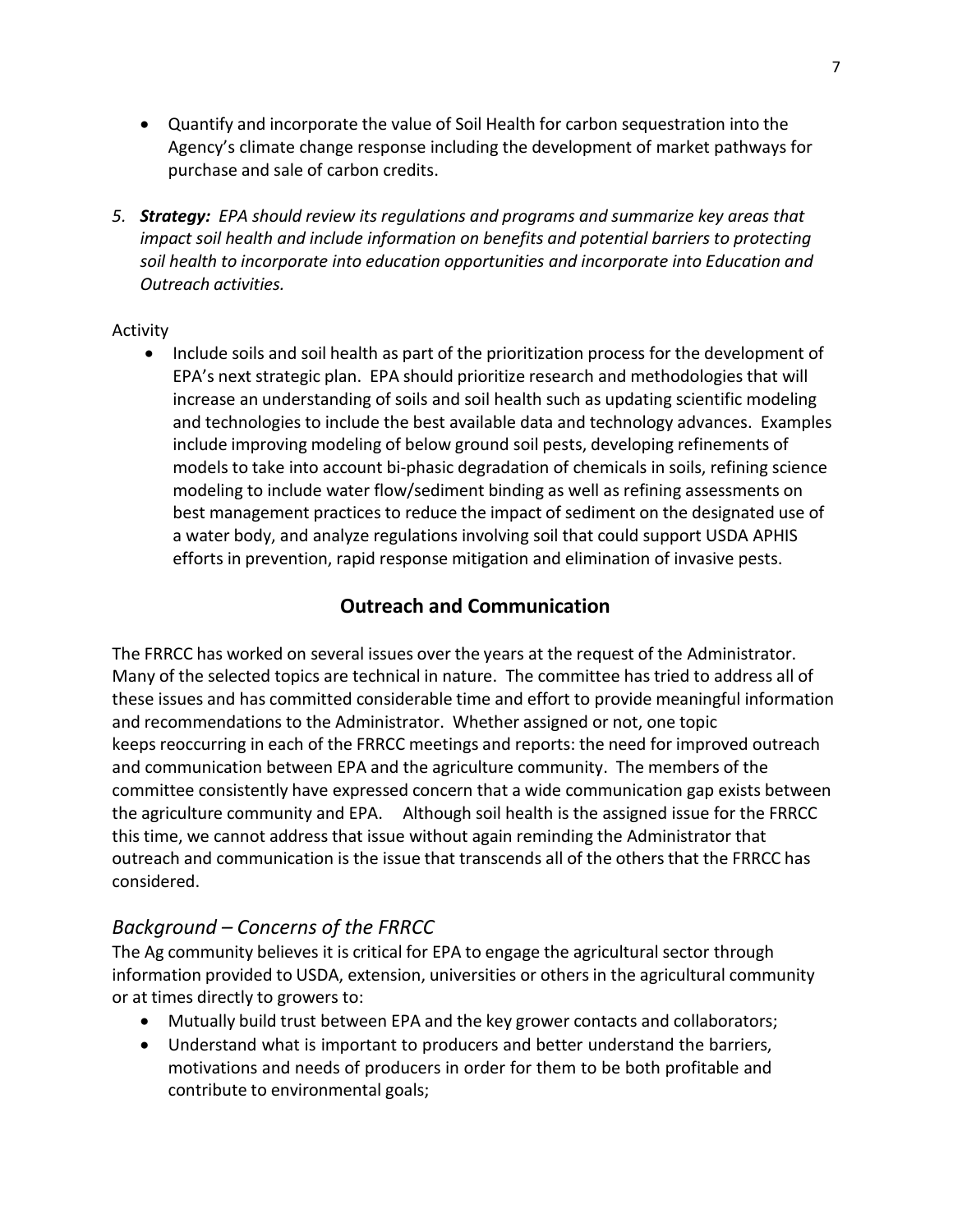- Be more aware of impacts of environmental regulations on the agricultural community;
- Receive input from the agricultural community at the 'grass-roots' level to understand their issues/challenges and to provide input to collaboratively identify solutions;
- Understand information farmers/producers have identified on potential negative impacts that ag activities may have on future yields and the ability to adapt to more severe weather events, emphasizing a positive relationship between sustainability and profitability.

Accordingly, the FRRCC has included questions and recommendations over the past several years related to improving outreach and engagement between EPA and the agricultural community. If these recommendations were fully addressed, the FRCC feels strongly that relationships between the agriculture community and EPA could be significantly improved and strengthened.

In 2009 (Advice Letter) and again in 2011 (Committee Report) the FRRCC posed numerous questions in its documents that were delivered to the Administrator. These recommendations were broken into several categories:

- Encouraging more effective two-way communication
- Leveraging partnerships with agricultural entities for a variety of purposes:
	- $\circ$  Better regulatory coordination, compliance, and understanding of impacts to the agricultural sector
	- o Incentivizing and recognizing superior environmental management or innovative agricultural conservation
	- o Scientific research on management practicesto economically achieve environmental protection
- Strategically leveraging resources:
	- o Leveraging external resources and EPA program resources
	- o Ensuring adequate EPA staff and resources to address agricultural challenges

## *Encourage Two-Way Communication*

The FRRCC has emphasized the importance of having trusted local individuals with the technical and social skills to effectively communicate, educate, perform and persuade, and who are available for the "long-haul" in sufficient numbers to reach key stakeholders.

Specifically, FRRCC recommends stronger EPA regional agricultural presence – not for regulatory purposes but as information gatherers and disseminators providing more information to the agricultural community about environmental policies, trainings, assisting in catalyzing technology transfer, and sharing ag/environmental updates. FRRCC also recommends making information and technology more visible and accessible to producers.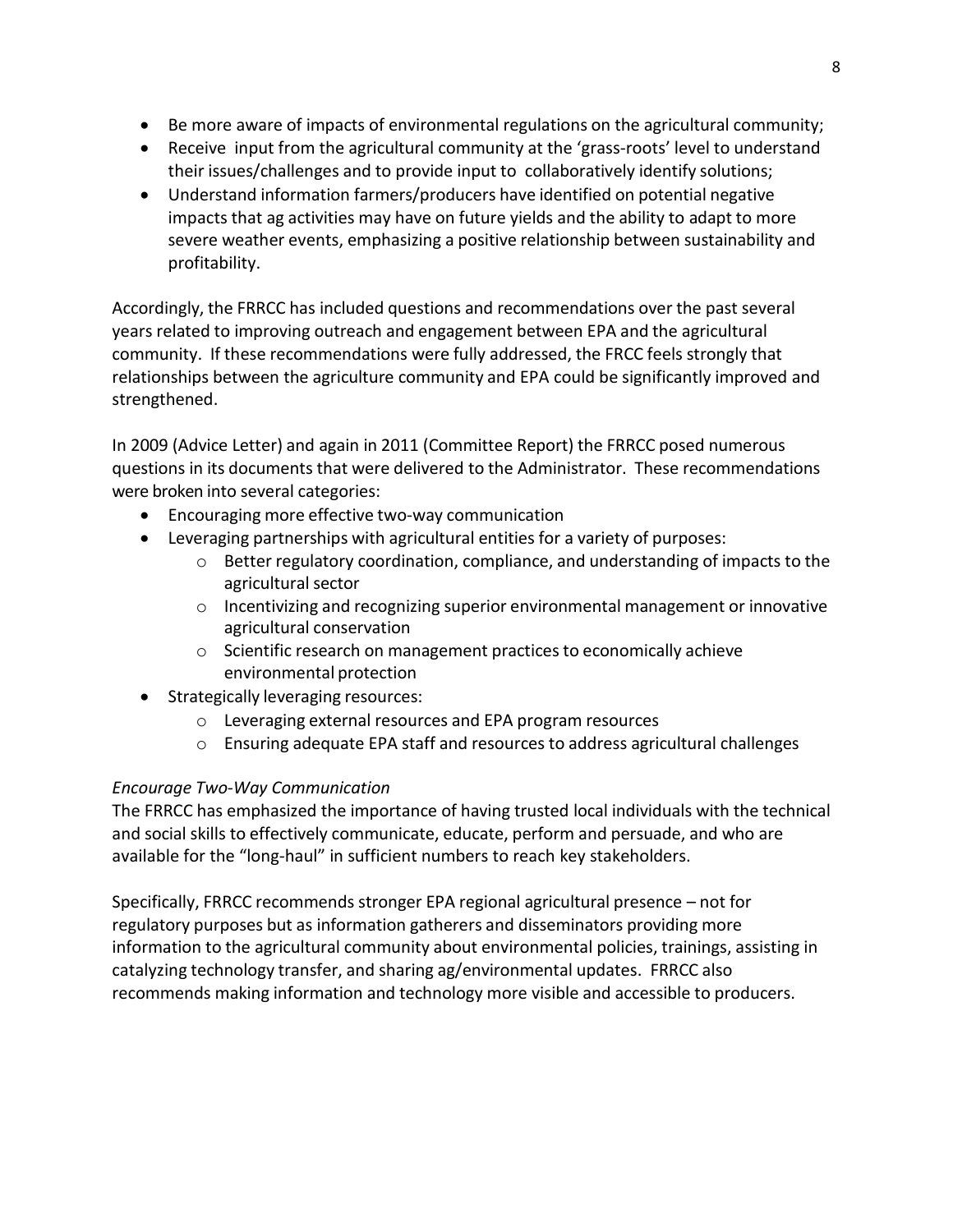#### *Leverage Partnerships with Agricultural Entities*

The FRRCC believes more partnerships with agricultural entities are needed for better coordination of and education on regulations related to agriculture; for more effective, broad dissemination of information on and recognition of best management practices and land stewardship/conservation; and to develop more effective technology transfer programs. As a result, the FRRCC recommended that EPA strengthen traditional partnerships and expand into non-traditional relationships to leverage EPA resources more strategically.

#### *Strategically Leverage Resources*

Adequate resources (staffing, agricultural expertise, informational materials, money, facilities, and time) are needed to develop and implement targeted technical, educational, and financial assistance programs at every scale (national, regional, state, tribe, local and farm) to effect and sustain positive change.

Additionally, recognizing EPA's resources are limited, strategic investments are needed in actions that yield the highest returns. Leveraging resources of other federal agencies is one approach to improve effectiveness and reach of currently available resources for the development and delivery of critical best management practices.

#### **Improvements are making a difference**

The FRRCC acknowledges the good work that EPA has done to improve its approach to agricultural environmental issues. Although recent frequent turnover in the Administrator's Agriculture Counselor position has been disruptive, it is an essential liaison for the agriculture community. That position has generally been occupied by well qualified individuals who care deeply about the environment and agriculture. Other examples include:

- The Office of Water's consistent attendance at FRRCC meetings
- The Manure Management Challenge
- Investment of Section 319 funds (See Oklahoma Non-point Success stories)
- Region 9 proactive engagement with farmers on the topic of soil health
- Region 10 collaboration with mint farmers to address nitrate leaching in a nonregulatory manner

These are the types of programs and approaches that will pay many environmental dividends in the future. EPA's best opportunity may be through its regional agriculture coordinators – dedicated individuals who make a tangible difference and could generate even more impact if they were 1) able to fully commit to their agriculture coordinator duties and 2) were funded to travel to agricultural gatherings within their regions. In addition, the existence of the FRRCC itself tells those in agriculture that EPA is aware of the need to interact with the agriculture community. Unfortunately, until the past year this particular configuration of the Committee was largely unsupported, which served to undermine the message.

The FRCC feels that the Administrator should seize the opportunity to leave an unprecedented legacy for her successor by starting the Agency down a path that works collaboratively with